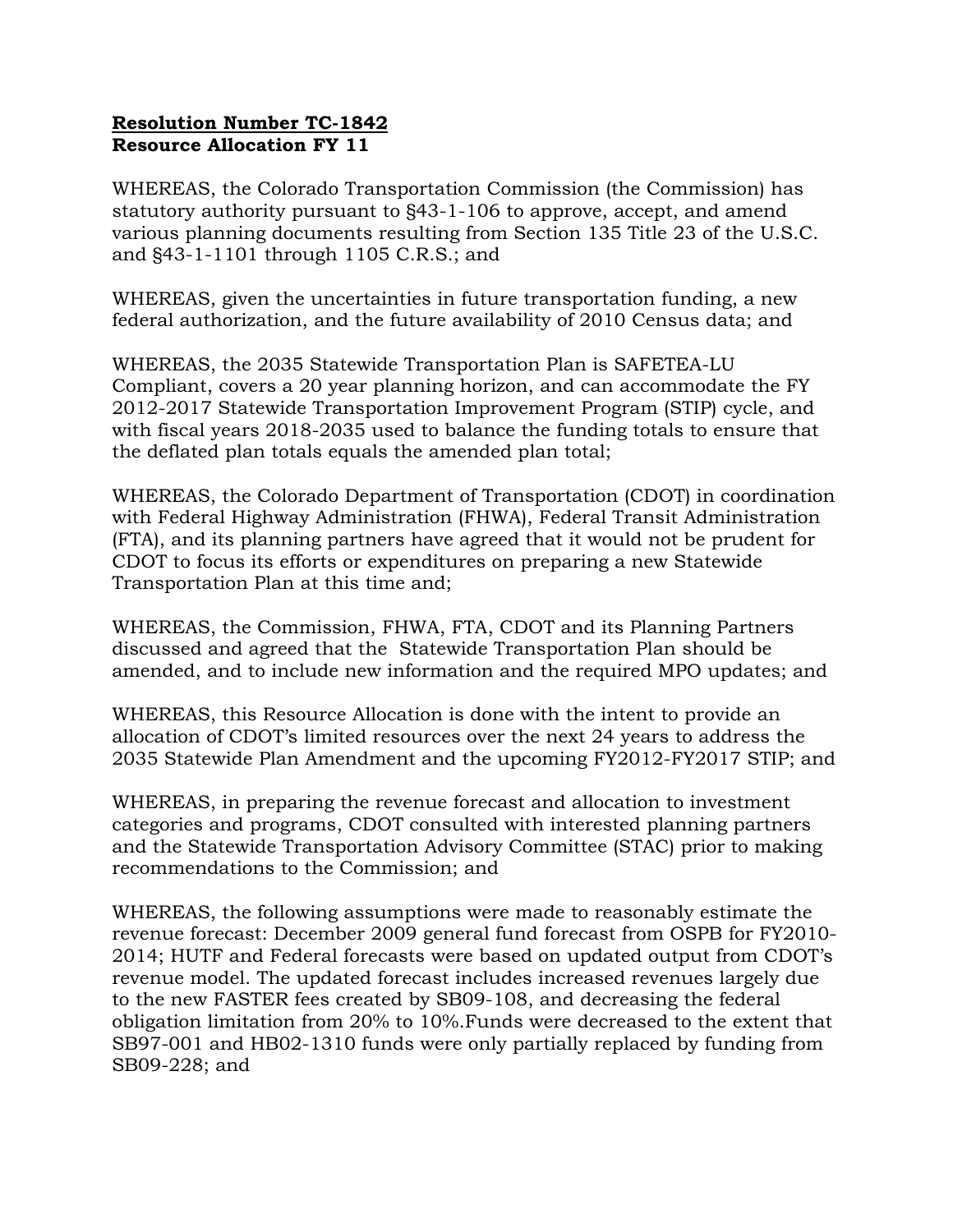WHEREAS, S.B. 09-228 was passed by the legislature in FY 09 that eliminated S.B. 97-001 and H.B. 02-1310. This funding source was replaced by an forecasted general fund transfer in FY 13 – FY 17, but this still results in a loss of \$ 8 billion between FY 08 –FY 35. The plan now assumes that there will be some type of tax increase, fee increase or change, or general fund transfer at either the state or federal level between the FY 18 – FY 35. It is reasonable to assume that there may be some type of funding increase over a 25 year timeframe with an understanding that these funds are not guaranteed.

WHEREAS, the Commission recognizes that any specific funding decisions for the FASTER fees or future revenue increases from a tax increase, fee increase or change, or general fund transfer may change the actual distribution of these funds and the current distribution is for planning purposes only; and

WHEREAS, funds were allocated to the investment categories and programs within those investment categories. Those allocations were prepared with a base year of FY 08. In the 2035 Plan Amendment, Surface Treatment is allocated to the CDOT Regions using two new formulae: one for <\$150,000,000 and one for >\$150,000,000. In years FY2018-2035, funding totals are balanced by reducing funds that were previously SB97-001 funds in the original plan and replacing them with current FASTER funding projections. Balancing was done within the CDOT program or a related program wherever possible.

WHEREAS, as in the original 2035 Statewide Transportation Plan, the Commission recognizes that earmark of federal funds most probably will continue into the future and has set aside 10% of federal funds each year between FY 2012 – FY 2015 and 5% of federal funds each year thereafter. This set aside is to be treated as RPP for planning purposes; and

WHEREAS, the result of this allocation process resulted in percentage allocations comparable to the original 2035 plan allocations; and

WHEREAS, this resource allocation does not allow the Commission to reach and sustain any of their performance level targets over the long term due to shortfalls in projected funding levels; and

WHEREAS, the Commission has completed an analysis utilizing performance goals, management systems, and alternative funding scenarios in order to allocate the optimal funding levels given the resources reasonably expected to be available.

NOW THEREFORE BE IT RESOLVED that the Commission directs CDOT staff to develop the 2035 Statewide Transportation Plan Amendment for Commission consideration and adoption in spring 2011, and that the Commission adopts